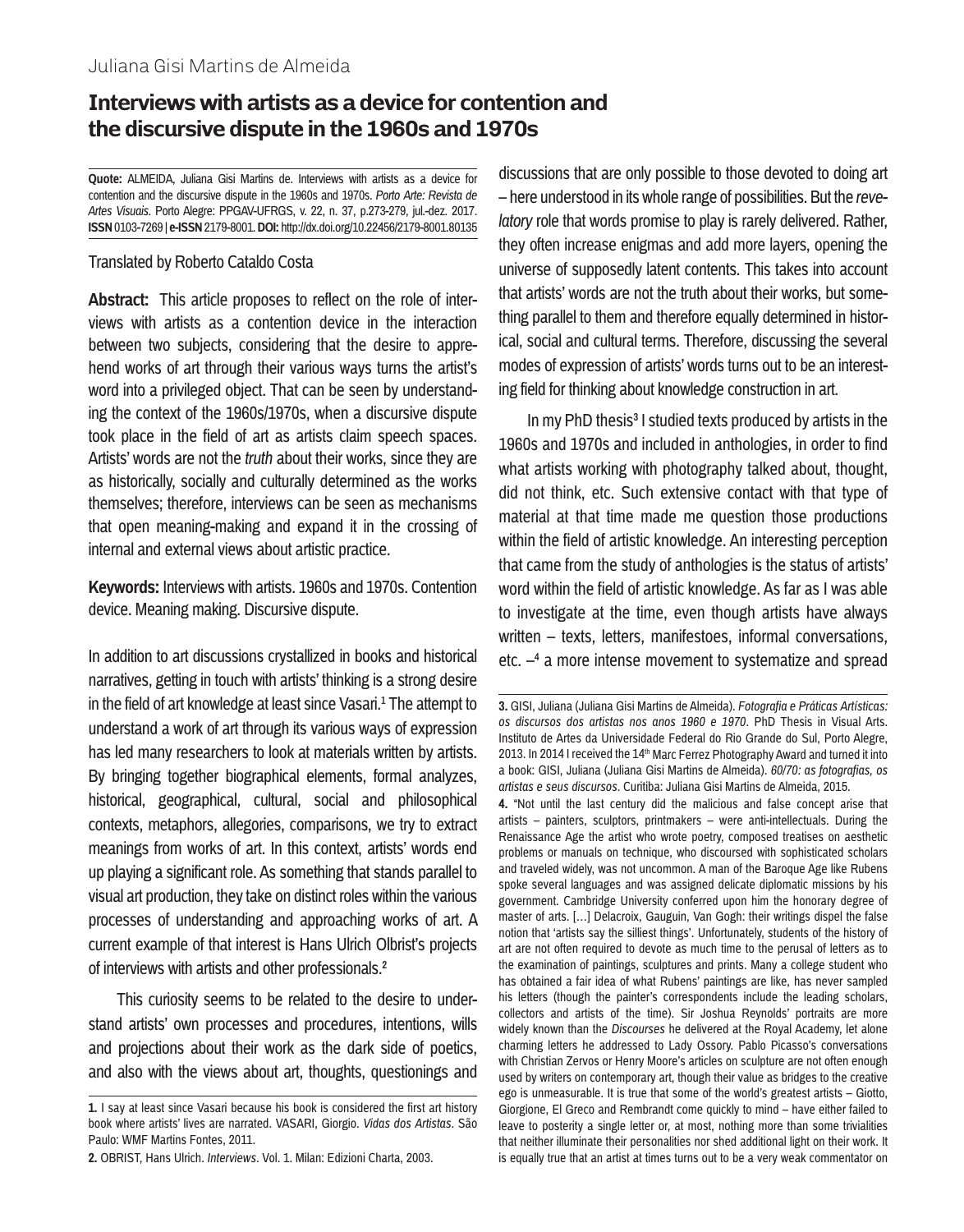those materials begins in the late 1990s with the recognition of their importance for understanding art. That movement can be seen in the boom of anthologies of artist's texts,<sup>5</sup> reflecting a desire to extend and formalize their inclusion in the list of possible materials for the construction of art knowledge.

My analysis was intended to think indistinctly about the various modes of materialization of artists' words, whether they were texts, statements or interviews, focusing on the meaning of these materials, their place within the field of art knowledge and especially how artists placed themselves in the discursive dispute over art that took place in the 1960s and 1970s, that is, occupation of the public space to reflect on art. Attention to artists' discourse in my thesis,<sup>6</sup> as my object of study, put me in contact with numerous ways in which that discourse can be materialized.

Now, after some time has passed since that work was completed, I propose to think about of one of those ways: interviews. I leave the content of the discourses aside to focus on their form – in this case, the particular form of interviews with artists as well as the contexts in which they happened, their importance, their foci.

Looking at the material I studied at the time I conducted my PhD research, I see that in the 1960s and 1970s the artistic context that included what we now generically call conceptual art was especially good for conducting and publicizing interviews with artists.

The process by which artists spoke at that historical moment, which allowed them to open space in the order of discourse about art and to be accepted as subjects that could speak, is evident in the tone of their dispute with theoreticians and critics. The academic training of those artists, which has generally increased since that time, allows them to acquire the necessary tools to occupy the places of those who speak. The strength of what they said and wrote produced the establishment of the artistic discourse of that moment.7

But this process of taking over the word is not peaceful; it demands action that results in some kind of legitimation, something like restructuring the places of speech within a discursive field, because, as described by Foucault, subjects who wish to occupy places of speech somehow need to meet certain requirements:

There is, I believe, a third group of procedures which permit the control of discourses. This time it is not a matter of mastering their powers or averting the unpredictability of their appearance, but of determining the condition of their application, of imposing a certain number of rules on the individuals who hold them, and thus of not permitting everyone to have access to them. There is a rarefaction, this time, of the speaking subjects; none shall enter the order of discourse if he does not satisfy certain requirements or if he is not, from the outset, qualified to do so. To be more precise: not all the regions of discourse are equally open and penetrable; some of them are largely forbidden (they are differentiated and differentiating), while others seem to be almost open to all winds and put at the disposal of every speaking subject, without prior restrictions.8

Only those subjects who fulfill certain requirements and show their authority and qualification to pronounce discourses that can be accommodated within the limits of the discipline are allowed to penetrate in more restricted regions. At that moment artists' desire to publicize what they think about their own work, about art and other related subjects, as opposed to what theorists, critics and historians said and wrote, appears more strongly. And it is precisely that public dispute that produces the opening of some of the regions of this discursive field.

The editor has written me that he is in favor of avoiding "the notion that the artist is a kind of ape that has to be explained by the civilized critic". This should be good news to both artists and apes. With this assurance I hope to justify his confidence. To use a baseball metaphor (one artist wanted to hit the ball out of the park, another to stay loose at the plate and hit the ball where it was pitched), I am grateful for the opportunity to strike out for myself.<sup>9</sup>

his own work, a very awkward and inadequate expounder of his views. But the majority of artists are perfect guides through those bewildering landscapes they have created. They ought to be listened to – with avid attention!" WERNER, Alfred. Artists Who Write. In: *Art Journal*, Vol. 24, No 4 (Summer, 1965), p.342-347. College Art Association. Available at http://www.jstor.org/stable/774811, accessed on November 8, 2012, p.342; 346-7

**<sup>5.</sup>** Well known anthologies of artists' writings include: CHIPP, H. B.. *Teorias da Arte Moderna*. São Paulo: Martins Fontes, 1996, published for the first time in 1968; Ursula Meyer's 1972book *Conceptual Art*; Gregory Battcock's 1973 *Idea Art: a critical anthology*; Lucy Lippard's 1973 book reedited in 1997: LIPPARD, Lucy R.. *Six Years: the Dematerialization of the Art Object from 1966 to 1972...* California: University of California Press, 2001. Publications from the 1990s include: HARRISON, Charles; WOOD, Paul. *Art in Theory 1900-1990: an Anthology of Changing Ideas*. Oxford; Massachusetts: Blackwell Publishers Ltd., 1993; STILES, Kristine; SELZ, Peter (Eds.) *Theories and Documents of Contemporary Art: a Sourcebook of Artists' writings*. Berkeley; Los Angeles; London: University of California Press, 1996; ALBERRO, Alexander; STIMSON, Blake. *Conceptual Art: a Critical Anthology*. London, England: The MIT Press, 1999; OSBORNE, Peter. *Conceptual Art. Themes and Movements*. London: Phaidon Press Limited, 2005, among others.

**<sup>6.</sup>** As it is written there: "This material is not intended to illustrate a theoretical or historical narrative or exemplify a notion: the texts are my object of study, the focus of my interest and the sphere in which my analyses are developed". GISI, 2013, p.33-34.

**<sup>7.</sup>** GISI, 2013, p.28-29.

**<sup>8.</sup>** FOUCAULT, Michel. *A Ordem do Discurso*. São Paulo: Edições Loyola, 2008, p.36-37. **9.** Sol LeWitt, *Paragraphs on Conceptual Art*, 1967. In: ALBERRO&STIMSON, 1999, p.12, apud GISI, 2013, p.60, note 63.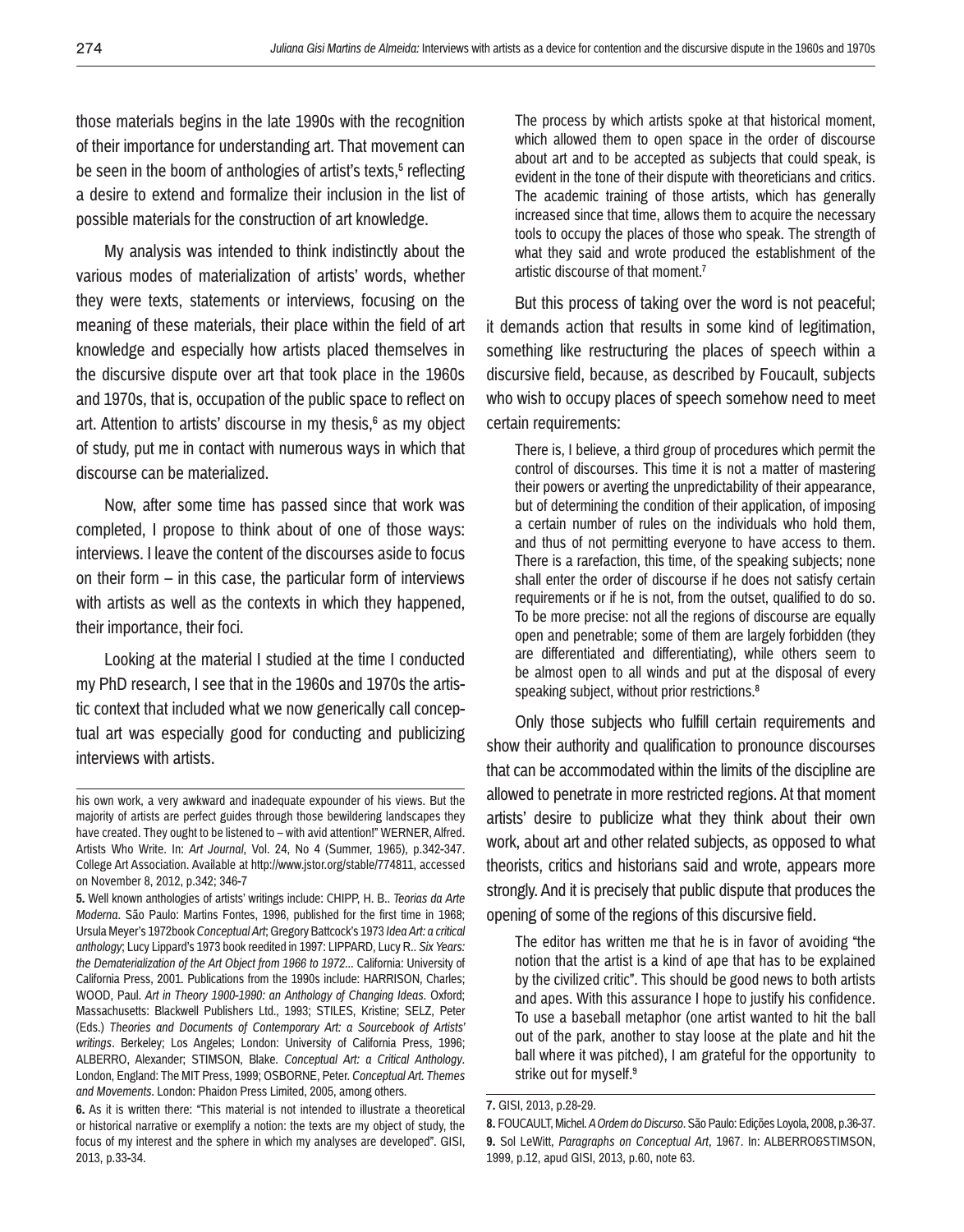In this excerpt from Sol Lewitt's 1967 article *Paragraphs*  on Conceptual Art as in many other examples.<sup>10</sup> irony is a strategy to destabilize established places of discourse that only come into play when these artists' gestures begin to challenge them. The questions we find in artists' texts *undermine* the authority of critics and theorists, challenge their need and relevance to the field of art, thus claiming the role of speaking about art and works for themselves. Either because critics' role is nullified by works that are structured over the word $11$  or because artists' texts become equally accessible to the public or because artists believe that their inner views of artistic practices are more significant than the external views of critics, theorists and historians.

Alongside this intense process of claiming spaces of speech, there is a movement to extend the limits of what a work of art can be, which has opened up space for the word as a constituent element of artistic practices. One example is Ian Wilson's *Oral Communication*.<sup>12</sup> which since 1968 has

**11.** Such as the 1969 text *Introduction Art&Language* by the art group Art and Language, which claims the status of work of art. In: STILES& SELZ, 1996, p.826-828. **12.** This entry in Lippard's book describes an interview of Ian Wilson with Robert Barry, with the recording of the conversation; I believe that to be the reason why it appears as Barry's rather than Wilson's action. "Robert Barry presents a work by Ian Wilson, July, 1970. The work: "Ian Wilson". Ian Wilson and Robert Barry on Oral Communication, July, 1970, Bronx, N.Y.: "[Note: Ian Wilson has been concerned with Oral Communication as a way of making art for the past four years. This part of a discussion between him and Robert Barry was recorded in July, 1970. The interview grew out of the compatibility in their stances at that time and can be considered a part of Robert Barry's 'presentation of artists' series." LIPPARD, 2001, p.179.

described the practice of talking about diverse subjects with specific people. He schedules conversations and requests that they not be recorded on any media to preserve their transient quality. Just like Lee Lozano's *Dialogue Pieces* that took place from 1969 on and have similar dynamic. The word, as the most transparent among possible materializations of an artistic practice, is not exactly triggered by the content of what is said, but by the exchange it allows, by the engagement of two subjects in something that ultimately leaves no traces and cannot be apprehended by third parties or marketed – which characterizes a wish widely publicized by many artists in the 1960s and 1970s. Something that is closer to performance or action art, but which is not presented to an audience, but rather lived, experienced by two people, without derivatives, without residues other than what they carry as a result of that experience.

This debate about the limits of the field of art, as far as artistic practice is concerned, can be understood by what I have called the displacement of the locus of the work of art.<sup>13</sup> that is, the perception that it may be in any of the several stages of artistic practice: art can be in doing it itself or in not having a definite object, in addition to other forms of materialization. Such extension opens up a very interesting field of indetermination for artists who were, as the historical vanguards in the early  $20<sup>th</sup>$  century, challenging the conventions and limits of the field of art. A movement of openness, experimentation, instability; a moment of effervescence and practices so diverse that they could no longer be grasped under the more traditional categories of art theory, history, and criticism, and therefore demanded the theoretical elaboration and exploration of those who engaged in them. And that was also the desire of those artists: to participate in conversations and discussions, to write texts, to talk about their works in order to broaden meanings, to account for all the contents that emerged from such practices. Precisely because they were experiments, indetermination was part of the works and exchanging with their peers should seem an interesting way to explore the possibilities that arose with each proposition, regardless of how they were materialized.14 Thus

**<sup>10.</sup>** Daniel Buren, Beware, 1969: "One might ask why so many precautions must be taken instead of merely putting one's work out in the normal fashion, leaving comment to the 'critics' and other professional gossip-columnists". In: ALBERRO; STIMSON, 1999, p.155; Victor Burgin, *Rules of the Thumb*, 1971: "Some confusion has also arisen in regard to what has been seen as a blurring of the distinction between 'art' and 'criticism'. On one hand this, rather simple-mindedly, recognizes the fact that both work and comment use the same system of signs, and on the other hand acknowledges the symbiotic nature of the two activities". In: ALBERRO; STIMSON, 1999, p.251; Robert Smithson, Cultural Confinement, 1972: "A work of art when placed in a gallery loses its charge, and becomes a portable object or surface disengaged from the outside world. A vacant white room with lights is still a submission to the neutral. Works of art seen in such spaces seem to be going through a kind of aesthetic convalescence. They are looked upon as so many inanimate invalids, waiting for critics to pronounce them curable or incurable. The function of the warden-curator is to separate art from the rest of society. Next comes integration. Once the work of art is totally neutralized, ineffective, abstracted, safe, and politically lobotomized it is ready to be consumed by society. All is reduced to visual fodder and transportable merchandise. Innovations are allowed only if they support this kind of confinement." In: ALBERRO; STIMSON, 1999, p.280; Joseph Kosuth, 1975, 1975: "What separates the critic and art historian from the artist is his/her demand to have an *external* relationship to art-practice; the myth of scientific 'objectivity' has demanded this—in some ways one can define the artist as one who tries to affect change from the *inside*, and the historian/critic as one who tries to affect it from the *outside*. There can be little doubt as to why the historian/ critic is increasingly viewed as a 'cultural policeman'." Kosuth, 1975. In: ALBERRO; STIMSON, 1999, p.342.

**<sup>13.</sup>** GISI, 2015, p.114-115.

**<sup>14.</sup>** "More than any other of conceptualism's distinctive qualities, thus, it was its *intellectualism* that made it radical and empowered its momentary takeover of the institutions of art. The burden of the endless philosophizing about the meaning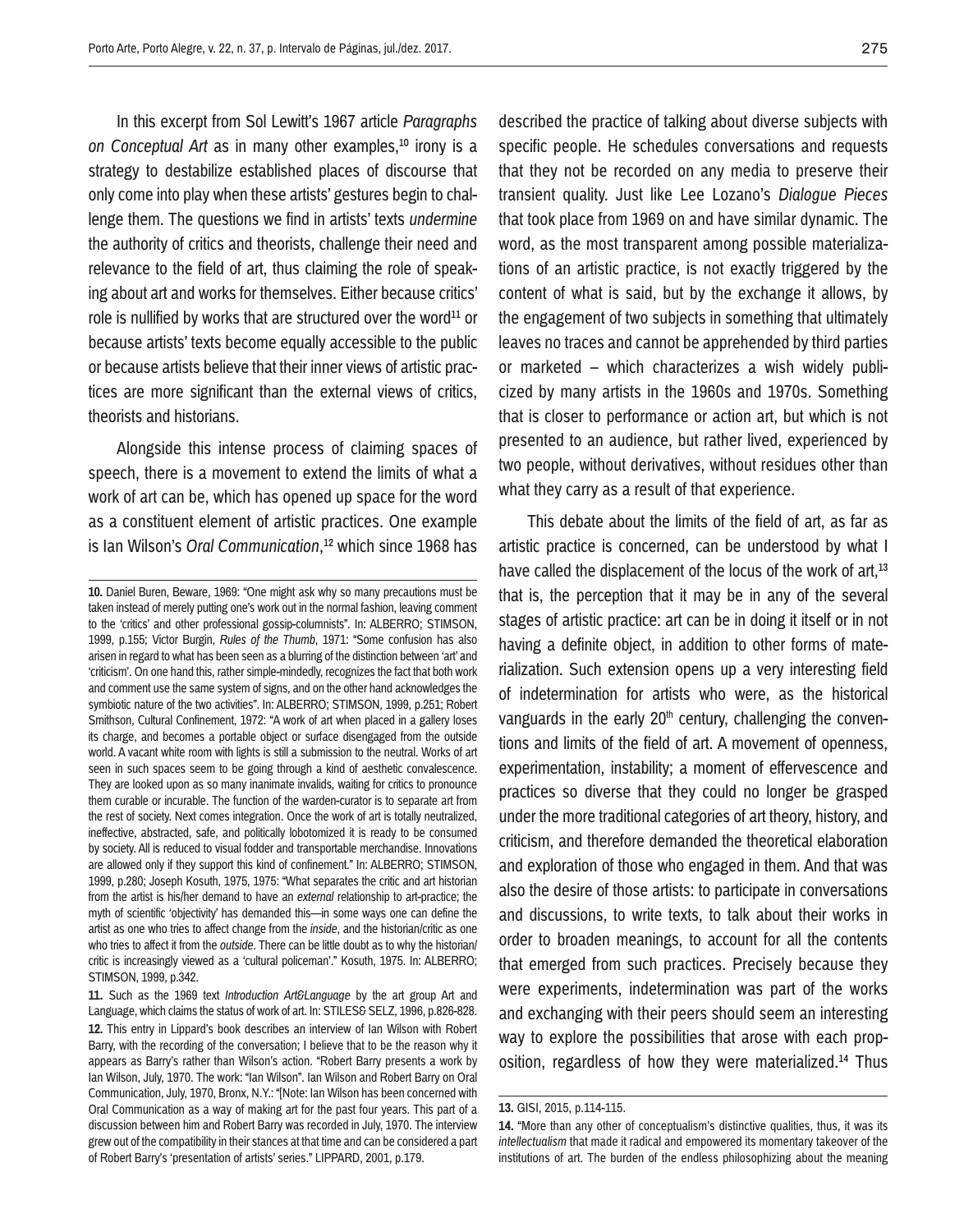many meetings, debates, interviews, conversations, among others, took place among artists, sometimes including participation by art theorists or critics or thinkers. Many specialized publications featured those materials and opened up interlocution between those very active agents in the field of the art.15 Artists took advantage of the possibilities they had for establishing interlocution on various art and life topics and thereby penetrated the discursive field of art.

From that moment on  $-$  and perhaps as a result of it  $$ the discursive field of art has changed and, with it, the interchange between its agents. Not that the requirements for a subject to pronounce discourses in the field of art have been miraculously abandoned, but the rules have changed and new requirements were established.

By returning to the discussion about the use of artists' words as a way, medium or mode to approach works of art, poetics and broader art issues, we can establish a distinction between interviews and texts written by artists in order to begin to approach interviews' specificity. Texts written by artists are devices to spread ideas that start from and are developed as a manifestation controlled by artists. This might include both spontaneously produced texts and those triggered by external forces (from commissions to projects). The control exercised by artists when writing a text allows exploring those art issues that are stronger for artists themselves in establishing a line of thought that allows them to wander through their own thinking, through their own perspective, through their most dear references.

Therefore, while a text follows a line determined by the artist in which he or she link ideas based on a logic of their own, in their own timing and in a certain way isolated in their space – just like any other person who writes a text – an interview is carried out through contention, immediate exchange between interviewer and interviewee, the encounter of two people in dialogue.

But an interview is a text format that can be used in several discursive fields – from academic works to daily newspapers – and that use will determine how the interview is conducted. Therefore, the specificity of interviews with artists can reveal much of art's discursive field.

In an academic interview, interviewees are usually selected because they are people who have something to say about a subject, whatever it is; but, although essential, these subjects are anonymous or at least there is an attempt to guarantee their anonymity because what matters is the quantitative and/or qualitative overlapping of discourses, opinions, ideas, propositions. In a newspaper interview, in turn, the statement prevails, whether it is about a flood or a political event. The aim is to use that discourse to illustrate a fact, and the signature and photography of the subject responsible for the answer are guaranteed, depending on the case. These characteristics are important insofar as the interviewee is approached by the interviewer with a subject as the focus of attention, a fact usually of greater interest or which may reflect in a life context.

Within the interview spectrum, that is, across its several modalities, interviews with artists resemble interviews with personalities. They are inquiries intended to understand the works and the creative process of subjects who gain notoriety for their competence in some area of knowledge, art, science, etc.

But this preamble has only one purpose: establishing a way of looking into an interaction that bears some specificity. For it is clear that characterizing an artist as a personality in terms of conducting an interview informs only of a certain reverence, a respect that determines a place occupied by a subject or two in a given situation. Because interviewer and interviewee are always in contention, regardless of the type of interview. The interlocution set by the interview follows implicit and explicit rules, a desire of a subject who wants to know things about another and the establishment of strategies for these things to be revealed or not – it will depend on which subject we are talking about and one's availability to surrender to the other in the interaction.

of art, the burden of the shift from object-based aestheticism to a language- and theory-based anti-aestheticism, the burden of the rejection of the street coding of happenings, the commercial coding of pop, and the industrial coding of minimalism in favor of academic philosophical, literary, and scientific associations, was to aggressively usurp the authority to interpret and evaluate art assumed to be the privileged domain of scholarly critics and historians. Such was the liberation on offer from conceptualism; such was the insurrection it promised a generation of artists and that allowed it the claim, as Gregory Battcock gushed, that 'everything that happened in 1968, at Columbia and Paris and all other symbolic places... REALLY meant something and... really will result in something', because its significance had already been realized in conceptual art." STIMSON, in: ALBERRO; STIMSON, 1999, p. xli. [my translation] apud GISI, 2013, p.82. **15.** In order to understand that context, see Lucy Lippard's book *Six Years...* cf. LIPPARD, 2001.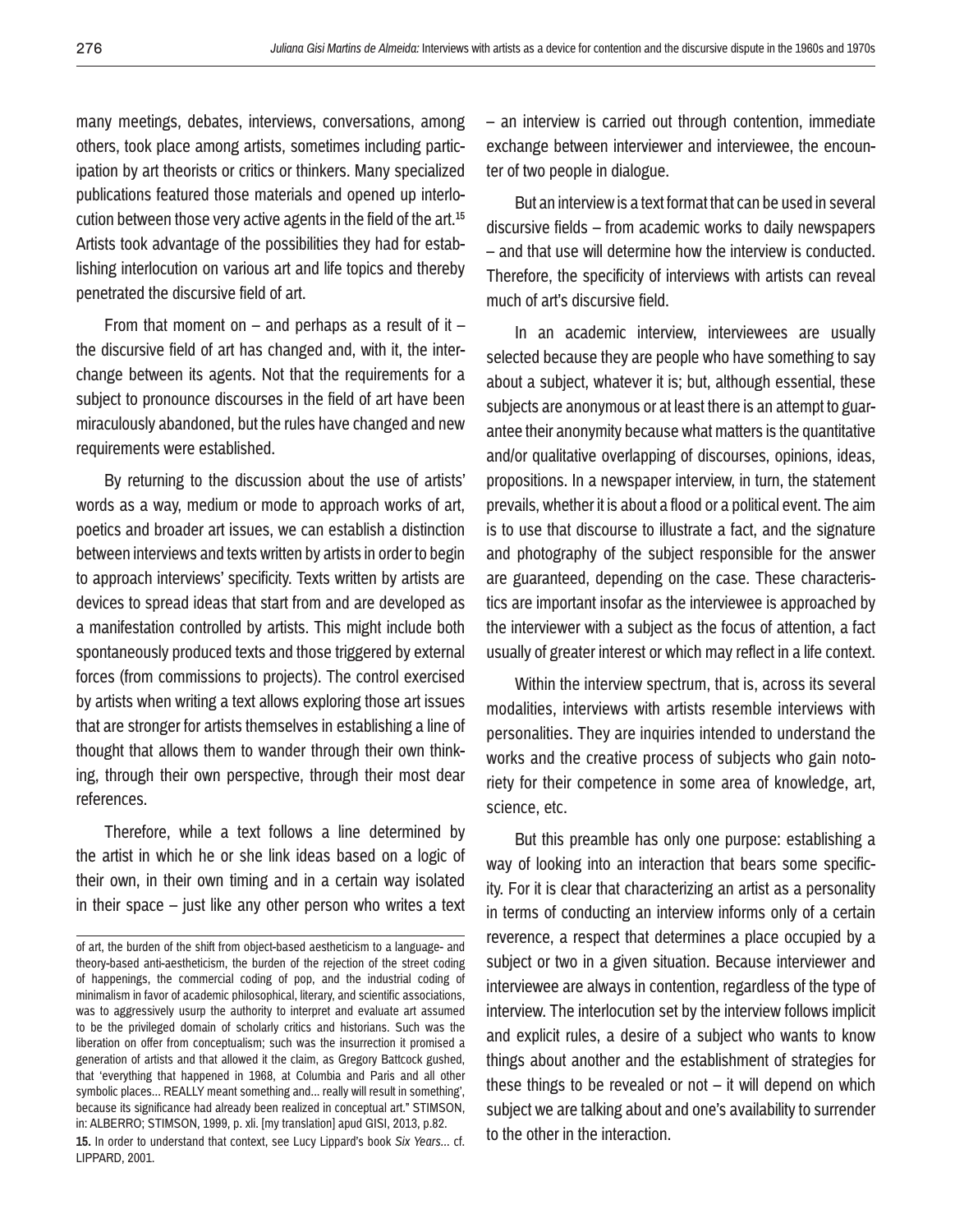Therefore, we can think of the interview as an interaction device that mobilizes two subjects. Interviewers are supposed to conduct interviews based on a previous plan. They usually want to know some things and study about artists and their work, read texts and previous interviews – when there is any – and arrive with an agenda of more relevant artistic issues perceived to exist in the interviewee's work or poetic or in controversies and questions that he or she feels the need to elucidate. But interviewees often have their agendas of questions and issues that interest them and about which they are willing to talk as well. Therefore, that interaction device is also a contention device, for both are instigated to take stances toward each other's speech. I see this characteristic of interviews as what makes them so interesting: to open space for understanding and connections, to look into issues that were not postulated, to argue about previously untouched topics, to compare external and internal points of view of an artistic practice. It is a mechanism that opens and expands meaning-making.

Douglas Huebler's 1969 interview with Patricia Norvell, under a project in which she was investigating the notion of system in art, clarifies the contention relation between interviewer and interviewee:

Douglas Huebler: Trying to show the system, or the idea, the things that you've set up as the structure within which you will work, is what the art's about.

Patricia Norvell: But then you say it doesn't matter whether the pictures were taken every minute or every five days.

Douglas Huebler: That's right.

Patricia Norvell: So then you're destroying your system, or you're ignoring it?

Douglas Huebler: Right, right, right. That's right because, as I said, these systems do not prove anything either. They're dumbbell systems. Very simple dumbbell systems. In other words…

Patricia Norvell: Yes, but then what do you leave the observer or the receiver with?

Douglas Huebler: You leave him with the notion that he can have an experience that is just that experience. It could be that one or the next one or the next one. In other words, they are all based on the convention that the system sets up. But it could be any system, you know. And the visual experience gets knocked out.<sup>16</sup>

In this very interesting case, the interviewer tries to extract a 'truth' from Huebler about his work procedures because she perceives some inconsistency between the artist's statements that supposedly describe the steps of his actions (elements that had been part of his work since the early 1960s) and the actual execution of the works. But, as in other times, Huebler dodges and plays with language – which happens both in his statements and in the conversation with the interviewer – reversing the idea that he should linearly describe in his statements what he did, in behalf of something that he perceives as much more important in the context of his production: the experience allowed by apprehension of the work, which would involve reflection, even about that truth.<sup>17</sup>

In Jan Dibbets' interview to *Avalanche* magazine, the questions asked by the interviewers somehow force him to take stances on some issues that they consider important about the relationship between work and its residues.

Avalanche: So what you are really interested in are the ideas within this medium.

Jan Dibbets: Yes, much more than the scale. And the documentation about the work isn't of real importance to me either. I've done lots of works without taking photographs.

A: But some people say that the photograph becomes the work, in a sense, because the work gets destroyed, and the photograph is what people see.

JD: Well, I am trying to develop something, and I feel I'm not at the end of the development yet.

A: You're trying to develop the ideas rather than the material works themselves.

JD: Yes, but I also feel I have to try to correct what I did earlier.<sup>18</sup>

We can see that interviewers somewhat confuse work and documenting – two products that are connected but ontologically different in absolute terms. Dibbets's stance is important because it underscores that difference by stating that the locus of his work lies in the idea and, at another point in the interview, in the experience, but not in documenting it  $-$  even if that's what people see… Another interesting point is how Dibbets is not exactly sure, but he is in the process of understanding his own productions in their relation to context and the ways he materializes his ideas. This is typical of a time when the fragments resulting from shattering several boundaries within the field of art reverberate in productions still unusual, both to the public and to artists who are experiencing things without foreseeing all their consequences.

Edward Ruscha's interview with John Coplans, *Concerning "Various Small Fires": Edward Ruscha Discusses His Perplexing Publications*, published in *Artforum* magazine in February 1965, is extremely instigating, beginning with its title.

**<sup>17.</sup>** This issue is discussed at length in the final chapter 3.2 of my thesis. Cf. GISI, 2013, p.206-216.

**<sup>18.</sup>** Jan Dibbets, in: STILES; SELZ, 1996, p.659.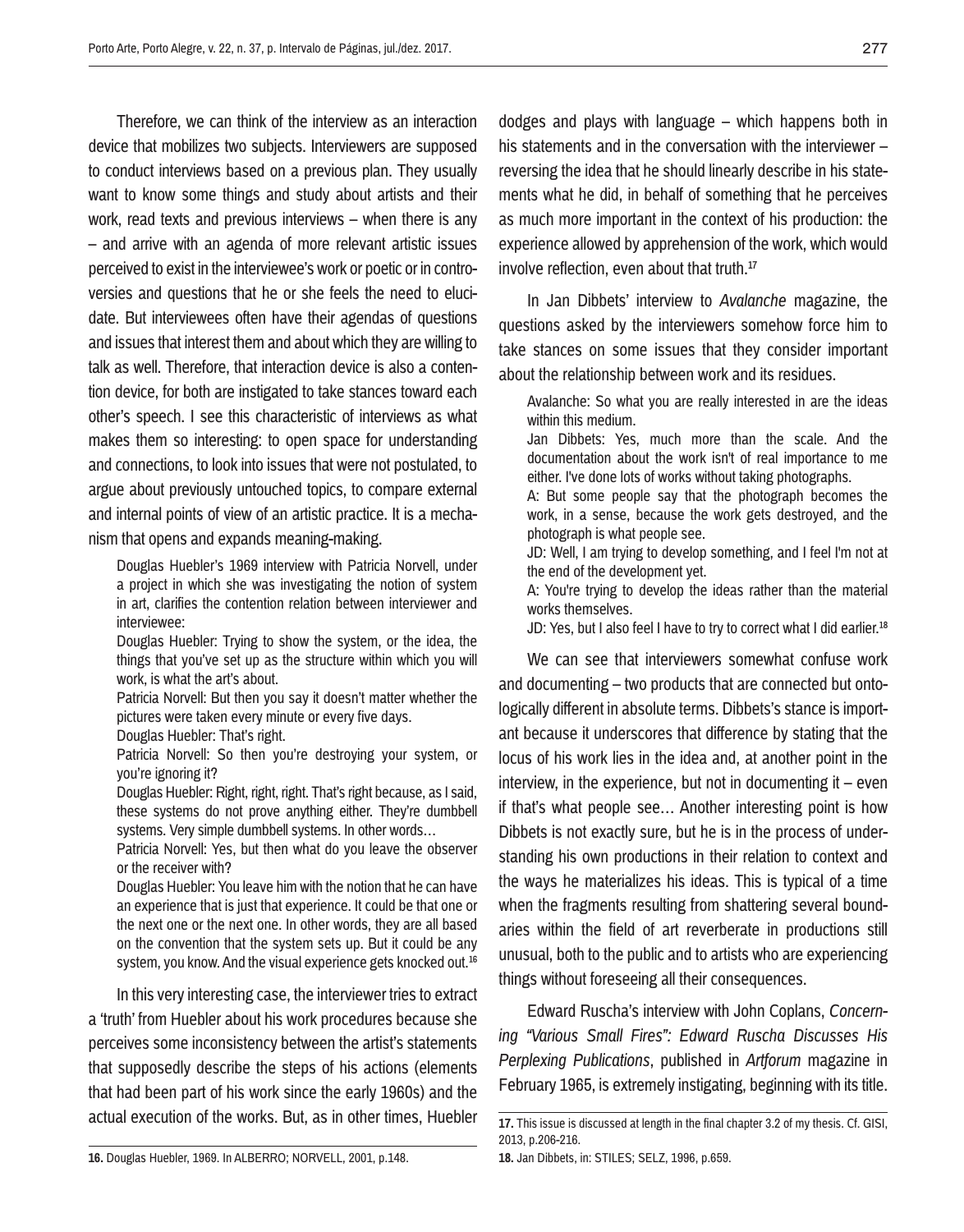In 1965 Ruscha's publications formed an unprecedented type of experimentation: a book with only photographs, with no text, and, more strikingly, whose photographs did not reflect the technical quality typical of books of great photographers who were already established in the publishing market. That is why the word *perplexed* was in the title as a qualifier for those publications: they had no place either in the editorial field or in the field of art – a subject that is also addressed by the two artists in the interview.

Coplans: Is there a correlation between the way you paint and the books?

Ruscha: It's not important as far as the books are concerned. Coplans: I once referred to Twentysix Gasoline Stations and said "it should be regarded as a small painting" – was this correct? Ruscha: The only reason would be the relationship between the way I handle typography in my paintings. For example, I sometimes title the sides of my paintings in the same manner as the spine of a book. The similarity is only one of style. The purpose behind the books and my paintings is entirely different. I don't quite know how my books fit in. There is a whole recognized scene paintings fit into. One of the purposes of my book has to do with making a mass-produced object. The final product has a very commercial, professional feel to it. I'm not in sympathy with the whole area of hand-printed publications, however sincere. One mistake I made in Twentysix Gasoline Stations was in numbering the books. I was testing – at that time – that each copy a person might buy would have an individual place in the edition. I don't want that now.19

Ruscha was already known for his paintings when he published his first books in the early 1960s. In this excerpt in which Coplans asks about a possible relationship between the two works, Ruscha's first reaction is to reject that possibility, but not definitively. It is as if transit were forbidden in understanding the books, but perhaps not with respect to paintings. This is very interesting, since in the development of the second answer, after Coplans' insistence, we see that his reflection on possible approaches leads him to set the two practices apart again in a balance between the most established place of paintings – within a most recognizable tradition – and the undetermined place of books. That was a production that mobilized him but which he still could not embrace within the more immediate context of art, an artistic experimentation that stretched the limits of what a work of art could be. In an attempt to discursively apprehend the books, Ruscha distinguishes them from those in which photographs are enlarged

manually, as perhaps in Stieglitz's *Camera Work*,20 stating that there were no terms for comparison at the time. The exercise of addressing his own work, trying to define it, in a way, was triggered by Coplans – also an artist who worked with photography. And, although it seems difficult to talk about something that does not appear to have a theoretical basis – that is, which cannot be approached from already established notions and concepts – this contention produces some kind of definition, although open and made of negations.

Based on these examples we can see interviews based on the notion of contention device mentioned above: an interaction between subjects who play with language in a speech-production movement, and in a broad sense – production of a discourse on art, an opening of its definitions and practices, a movement to reach a place of speech that accounts for those things that are not yet established within the discursive field of art, which still inhabit a *wild exteriority* in the field, this *teratology of knowledge* – that which has not yet been appeased and is not comfortably established in what is true.21

Artists' words are not the *truth* about their work; they are an incredible source for reflection about art, a time, context and desire. A desire that grounds making, practice, which sets an action in motion and effectively results in something. A productive impetus that expands beyond intentions and projects. Finally, artists' speech materializes what their blindness allows them to see. As different ways for materializing views and ideas, word and work of art feedback in constant movement. For this very typical place that artists occupy in their relationship to their work opens and closes their view at the same time. We could even set a parallel to Marcel Duchamp's words: "... the personal 'artistic coefficient' is like an arithmetical relation between what remains unexpressed though intended and what is unintentionally expressed".<sup>22</sup> Therefore, the contention provided by the interview and other similar interactions adds a third element to this Duchampian

**<sup>20.</sup>** *Camera Work* was a magazine edited by Alfred Stieglitz from 1903 to 1917 whose images were manually printed photogravures carefully arranged between sheets of tissue paper. It can be considered the maximum example of diligence and perfectionism in making a photography publication. STIEGLITZ, Alfred. *Camera Work: the Complete Illustrations 1903-1917*. Köln: Benedikt Taschen Verlag GmbH, 1997.

**<sup>21.</sup>** Terms in italics were appropriated from Michel Foucault's discussion about the Order of Discourse. FOUCAULT, 2008.

**<sup>22.</sup>** DUCHAMP, Marcel. O Ato Criador, 1957. In: BATTCOCK, Gregory. *A Nova Arte*. São Paulo: Editora Perspectiva S.A., 1975, p.73.